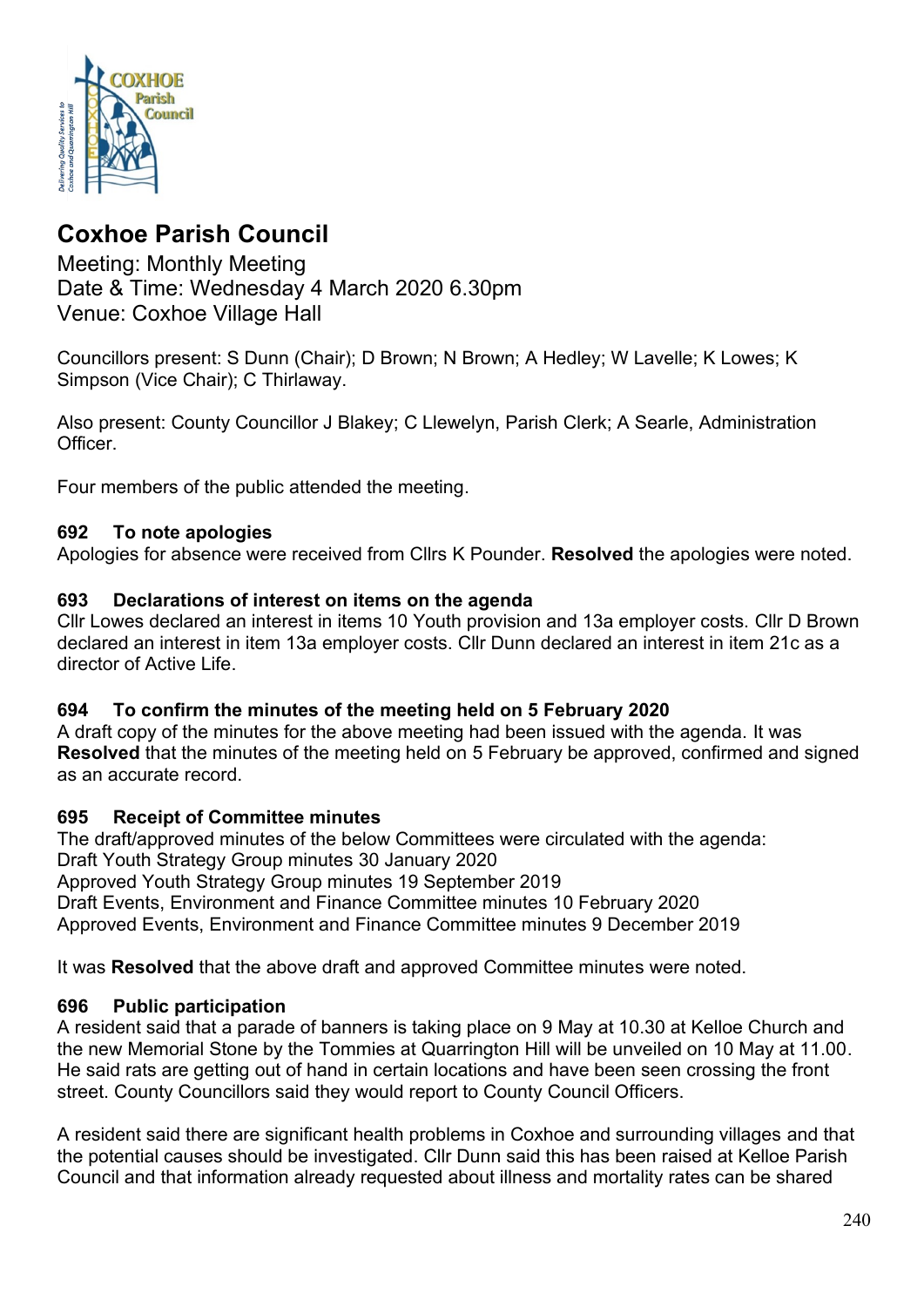with Coxhoe Parish Council.

It was **Resolved** to bring forward item 18(a) to this point in the agenda under Standing Order 10a(vi).

# **697 Seating Request**

The Clerk had undertaken neighbour consultation in relation to the request to install a memorial bench by Wesley Place made by a resident, and circulated a report with the agenda. It was **Resolved** to approve this request for a seat, and the Clerk to work with the resident to install the seat in the agreed location.

# **698 Durham County Councillors' update**

Cllr Dunn circulated a report which included the following:

- Addressing cleanliness of A177 and A688
- Quarrington Hill Churchyard closure
- New Crowtrees yellow route to protect King's Wood paths
- County Council consultation on new bus station to open Autumn 2021
- County Council consultation on selective licensing of private landlords
- Investment of £83m in leisure and community facilities
- County Council Climate Change Action Plan 2020-22
- New County Hall not at risk of flooding
- County Durham Plan inspection.

Parish Councillors raised that there had not been enough information provided about flooding at the new County Council headquarters, and asked when the Integra 61 roadworks would be completed which Cllr Dunn said would be April. Cllrs said the 57 bus is unreliable and that double decker buses have been driving late at night empty down Cornforth Lane.

Cllr Blakey spoke about Tursdale Road.

Parish Cllrs said the roads around Coxhoe are covered in debris and that there is broken glass in the park; the Clerk said she has reported the glass to the County Council.

**Resolved** the information is noted.

## **699 Councillors' reports of their attendance at meetings/events on behalf of the Parish Council**

Cllr Dunn had held a meeting with residents of Basic Cottages.

## **700 Vacancies and co-option**

Quarrington Hill Ward Vacancies

The Clerk had circulated a report with the agenda and said that the two vacancies have continued to be advertised. One person had sent a statement and wished to be co-opted. The following were **Resolved:**

(A) the report was noted.

- (B) Ian Armstrong was co-opted to Coxhoe Parish Council.
- (C) the vacancy that remains will continue to be advertised.

## **701 Clerk's Report**

The Clerk had circulated the report with the agenda.

VXII) Website Accessibility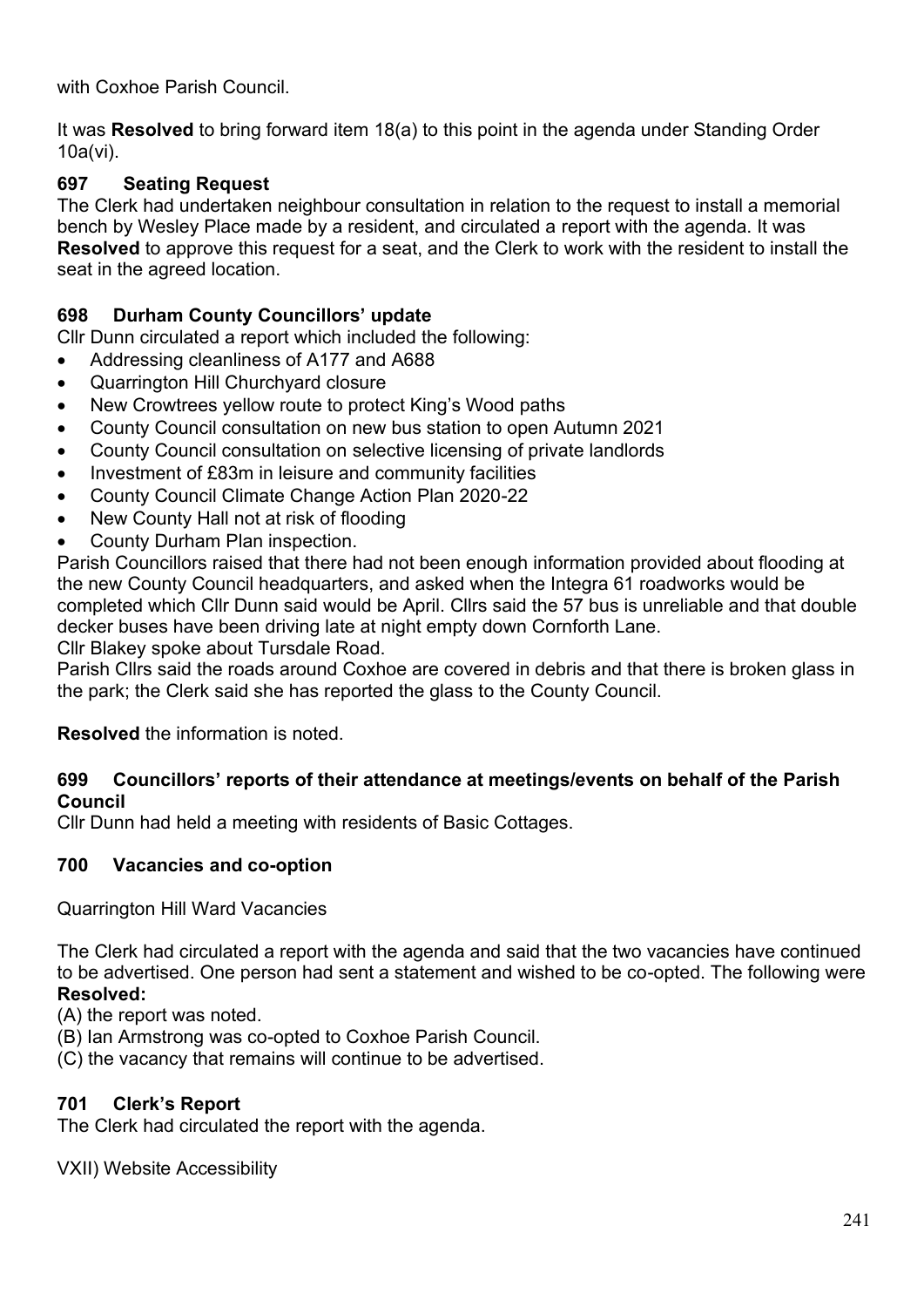I Forster has done a great deal of work towards making the website more accessible. The County Council are trying out an accessibility tool and are assessing the Parish Council's website using it. It was **Resolved (A)** to note the update.

XVIII) Matters raised by residents

The Clerk had detailed all issues raised by residents in one section of the monthly report. Cllr Dunn advised he is requesting that the protected right turn into the Barratts development is arranged as soon as possible. It was **Resolved (B)** the matters were noted.

XXVI) Coxhoe Village Hall planters' request

It was **Resolved (C)** the Parish Council is happy for the Village Hall to arrange planters and window boxes to the front of the building without blocking any access.

Cllr Dunn said he had spoken to Bowburn Banner Group about a rolling road closure and details are to be provided; the Clerk is investigating traffic management and insurance following a resolution at the Events, Environment and Finance Committee.

**Resolved (D)** the Clerk's Report and information above is noted.

# **702 Youth Provision**

a) Youth Worker Report

A report from the Senior Youth Worker was circulated with the agenda. A question was raised about when safeguarding reports should be made and the Clerk said she will discuss this with the team who are currently renewing their Safeguarding training. It was **Resolved (A)** the report was noted.

b) Holiday Activities with Healthy Food Funding Application

The Clerk had sent a report with the agenda. A bid had been submitted to run two healthy breakfast events for children during the Easter holidays, at Coxhoe and Quarrington Hill. The following were **Resolved**:

**(B)** the report was noted.

**(C)** the Council approves the application and delegates to the Clerk to work on delivering the sessions should funding be granted.

# **703 Planning & Correspondence report**

Planning Requests

| <b>Application</b><br><b>Number</b> | Applicant             | Location                  | Proposal                                           | <b>Electoral Ward</b><br>and Parish | <b>Case Officer</b><br>& Expected<br><b>Decision Level</b> |
|-------------------------------------|-----------------------|---------------------------|----------------------------------------------------|-------------------------------------|------------------------------------------------------------|
| DM/19/02248/FPA                     | Keepmoat<br>Homes Ltd | Land To The<br>North East | Proposed re-plan<br>for 21 additional              | Coxhoe                              | <b>Colin Harding</b>                                       |
| Information sent by<br>email        |                       | Of<br>St Marys<br>Terrace | dwellings, within<br>the existing site<br>boundary | Cassop-cum-<br>Quarrington          | Expected to<br>go to<br>Committee                          |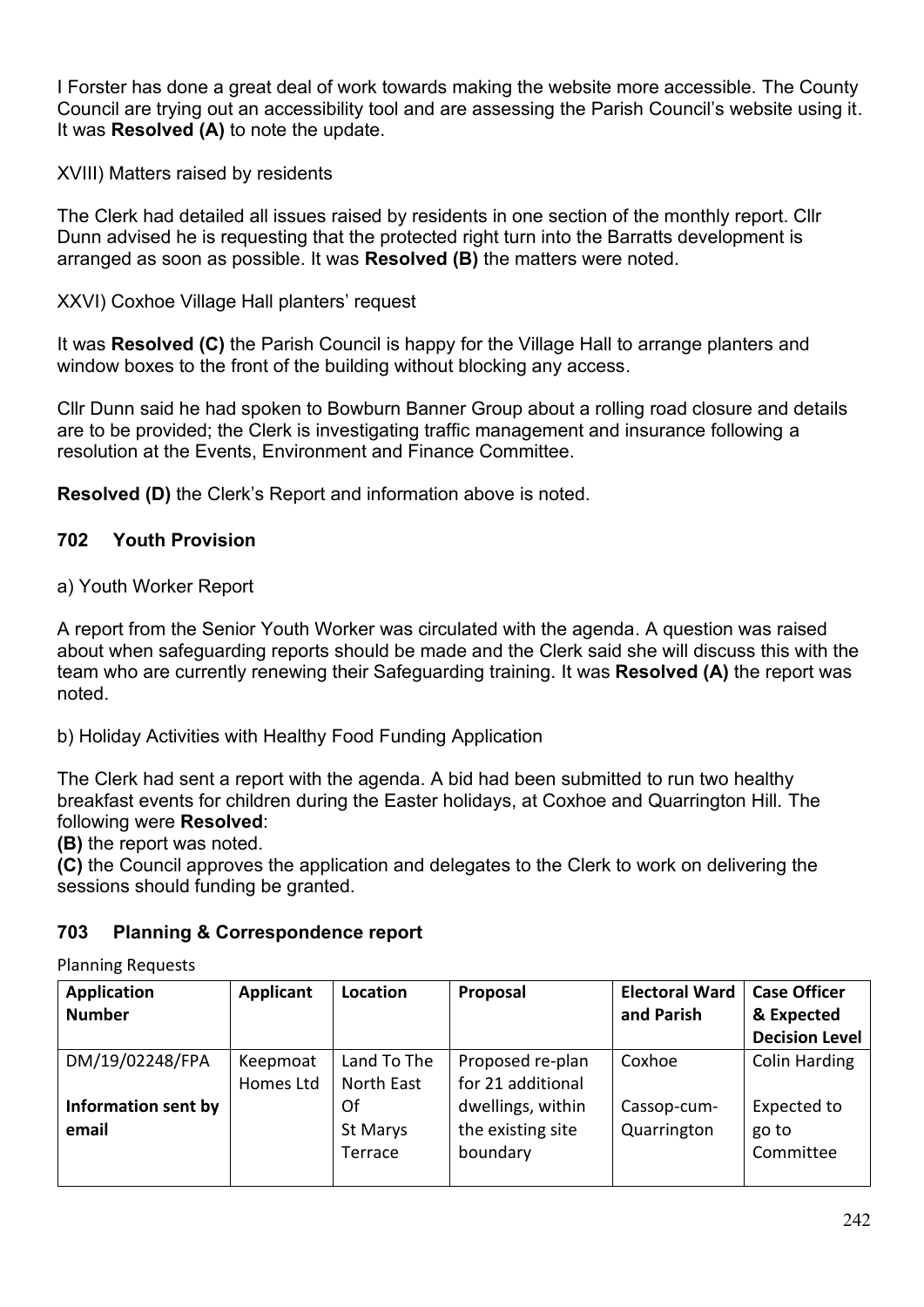The Clerk had placed this application on the agenda as the Council has previously objected. It was **Resolved (A)** the Council objects to planning application DM/19/02248/FPA on the following grounds: there is a lack of parking and, as with other recent developments, the Parish foresees this becoming a big problem for residents; concern that a Sustainable Urban Drainage system is unsuitable and would cause flooding and environmental damage to the surrounding area; an increase in the number of vehicles on the site risks increasing potential oil spills and other pollutants which would dirty the water and carry more pollution to the sewage system; no mitigation has been made of the impact this development will have on neighbouring wetland site of scientific interest site in terms of light, noise, and increased air pollution which all pose a threat to the wildlife in the hedgerow immediately behind the site and the adjoining wetland site of scientific interest; and concern over the habitats for Yellowhammer birds, curlews and great crested newts. The Parish believes any future re-plan should contain strong protections for our local environment, bio-diversity, and precious wildlife.

It was **Resolved (B)** that Cllr N Brown would attend Planning Committee to speak on behalf of the Parish Council if the application goes to Committee as expected.

| <b>Approved Decisions</b> |  |
|---------------------------|--|
|---------------------------|--|

| No & Applicant  | Location          | Proposal                                        |
|-----------------|-------------------|-------------------------------------------------|
| DM/20/00089/FPA | 100 Browning Hill | 2 storey pitched roof side extension            |
| Mr A Plews      | Coxhoe            |                                                 |
|                 | <b>Durham</b>     |                                                 |
|                 | DH6 4SA           |                                                 |
| DM/19/03775/TPO | Haslewood         | Crown raise 4.2m above driveway, crown thin 15% |
| Tennant         | Vicarage Terrace  | and remove deadwood to 1no. Horse Chestnut      |
|                 | Coxhoe            | tree (T2) and 2no. Sycamore trees (T3 and T4).  |
|                 | Durham            | Maximum severance restricted to 1.5m in length, |
|                 | DH6 4AN           | 50mm diameter                                   |

**Resolved (B)** the approved decisions were noted.

Withdrawn Applications None.

Refused Applications None.

Correspondence Received

| <b>Received From</b>              | Summary                                                     |
|-----------------------------------|-------------------------------------------------------------|
| 1 Durham County Council           | Proposal to remove Phone Box at Quarrington Hill            |
| 2 Durham County Council           | Neighbour Notification re Land to east of St Mary's Terrace |
| <b>3</b> Shadforth Parish Council | Invitation to Councillor Training                           |

Members **Resolved (C)** the correspondence is received and noted.

#### Bulletins received

|    | <b>Received From</b>  | Summary                    |
|----|-----------------------|----------------------------|
|    | Durham County Council | Scam Awareness             |
| 12 | <b>NALC</b>           | Newsletter                 |
| 13 | <b>NALC</b>           | Chief Executive's Bulletin |
| 14 | <b>NALC</b>           | Chief Executive's Bulletin |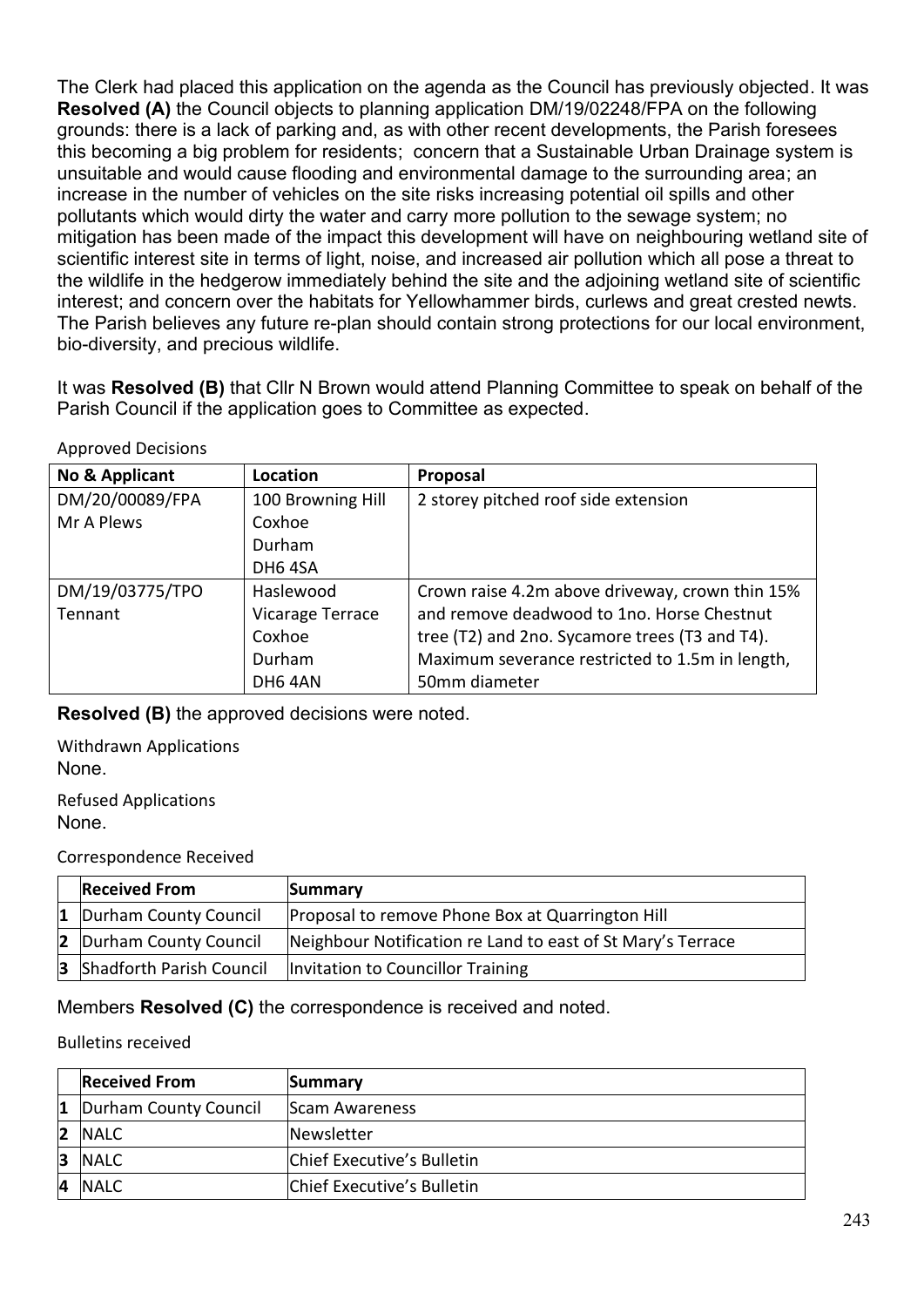| 5  | <b>CDALC</b> | Far Right Extremism Training     |
|----|--------------|----------------------------------|
|    | 6 CDALC      | Selective Licensing Consultation |
| 17 | <b>NALC</b>  | <b>Newsletter</b>                |
|    | 8 NALC       | Chief Executive's Bulletin       |
| 19 | <b>NALC</b>  | Newsletter                       |

Members **Resolved (D)** the bulletins are received and noted.

# **704 Risk Register**

The Clerk had sent the updated risk register for 2020/21 with the agenda. Councillors suggested the following amendments: County not District Council; ensure banking is included as well as collecting monies and add the name of the accounting package. It was **Resolved: (A)** the Council approves the risk assessment with those amendments.

**(B)** to note that Council is interested in attaining silver standard for the Quality Award.

# **705 Financial Matters**

a) Finance Report, Bank Reconciliation and Payment Schedule

The Clerk had circulated the Finance Report with the agenda. The bank reconciliations and cashbook to 26 February 2020 and the bank statements were circulated at the meeting.

**Resolved (A)** the bank balances and reconciliations to 26 February are noted.

Cllrs D Brown and Lowes had declared an interest and did not take part in the following resolution.

**Resolved (B)** the employee hours and employer costs are noted.

The payments below were submitted for approval.

| N <sub>0</sub>          | a) ividivii 1 ayiliviits Duv.<br>Payee | <b>Description</b>                                             | Amount    |
|-------------------------|----------------------------------------|----------------------------------------------------------------|-----------|
|                         | Staff                                  | Salaries                                                       | £3,209.45 |
| $\overline{2}$          | <b>NEST</b>                            | Employer & Employees' Pension Contributions                    | £153.51   |
| $\mathbf{3}$            | <b>HMRC</b>                            | <b>Employer Liabilities</b>                                    | £645.31   |
| $\overline{\mathbf{4}}$ | SE Landscaping                         | Grounds Maintenance Contract                                   | £884.90   |
| 5                       | Mastercopy                             | <b>Remote Billing</b>                                          | £61.22    |
| 6                       | <b>BT</b>                              | Landline & internet                                            | £50.64    |
| 7                       | <b>ITC</b>                             | Sophos Internet Security & One drive storage                   | £10.80    |
| 8                       | Vodafone                               | 3 x Mobile Phones                                              | £73.26    |
| 9                       | Wave Water                             | Quarrington Hill Allotments Water Supply                       | £11.55    |
| 10                      | <b>ITC</b>                             | Install of Microsoft, One drive issues, Publisher licence move | £156.00   |
| 11                      | Callum McNally,                        | 2 Taekwondo Taster Sessions for Youth Clubs                    | £60.00    |
|                         | Wabi Sabi                              |                                                                |           |
| 12                      | Coxhoe Village                         | Hire of hall for Parish Planning Meeting 28.03.20              | £47.50    |
|                         | Hall                                   |                                                                |           |
| 13                      | <b>Interface Training</b>              | Youth Club training session                                    | £300.00   |
| 14                      | Royal British                          | (Section 137 Payment)                                          | 343.00    |
|                         | Legion                                 |                                                                |           |
| 15                      | <b>Thinford Nurseries</b>              | August watering                                                | £1,530.00 |
| 16                      | <b>SE</b> Landscaping                  | Work to railway gate area; Bower Court village green area;     | £600.00   |
|                         |                                        | Coxhoe Churchyard                                              |           |

a) March Payments Due: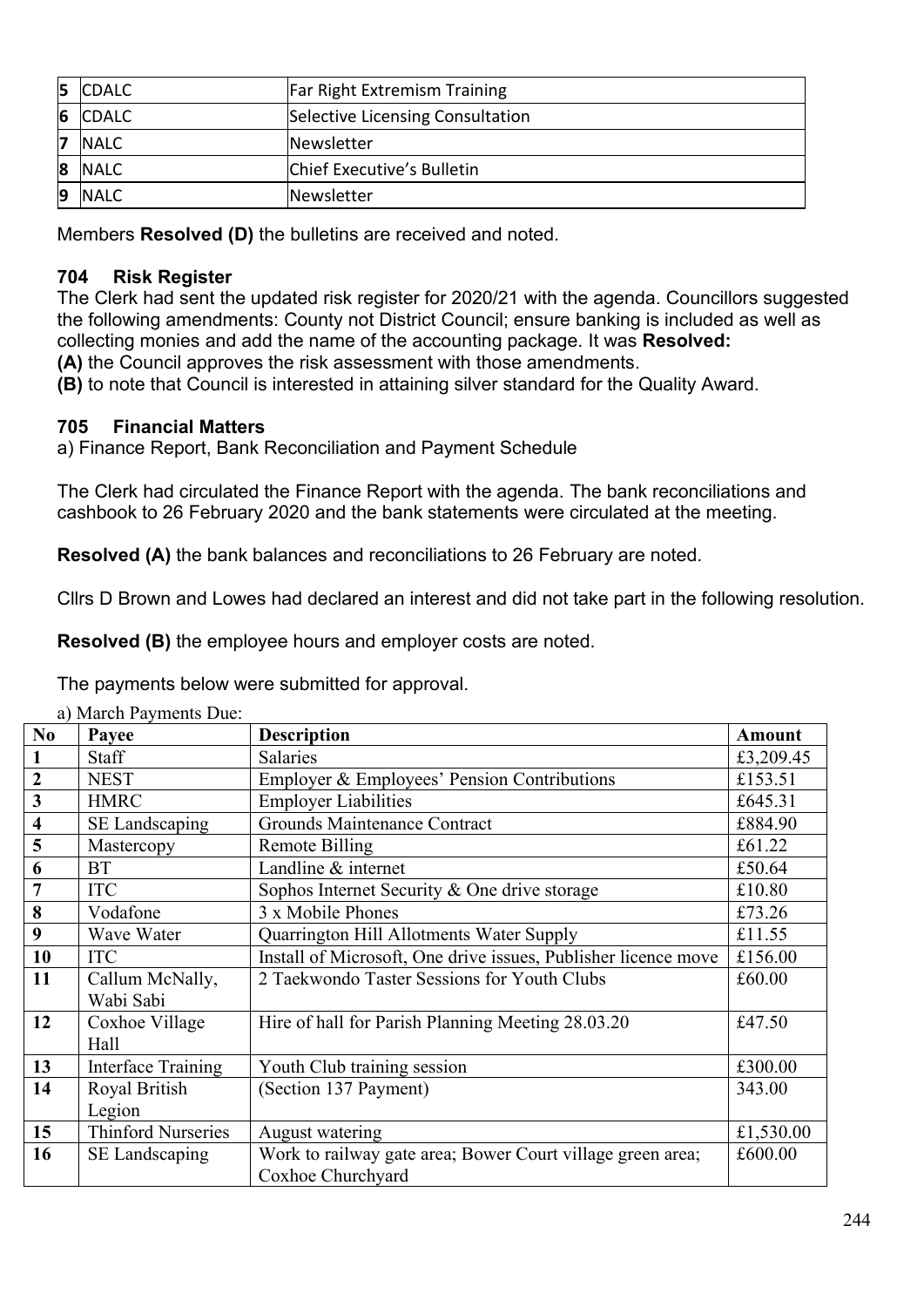| Quarrington Hill<br><b>Banner Group</b> | Payment of County Council grant for Memorial Stone | £320.00 |
|-----------------------------------------|----------------------------------------------------|---------|
| - -                                     |                                                    |         |

Please note prices are gross, where VAT applies.

# It was **Resolved (C)** the payments are approved.

b) Payments already made and brought to Council for noting:

| N <sub>0</sub>          | Payee                   | <b>Description</b>                                    | Amount |
|-------------------------|-------------------------|-------------------------------------------------------|--------|
| 1                       | Kids Stuff for Less     | Art and craft supplies for Youth Club                 | £81.15 |
| $\overline{2}$          | Viking                  | Plastic storage boxes for Youth Clubs and Secretary's |        |
|                         |                         | Cupboard                                              |        |
| $\mathbf{3}$            | Amazon                  | Xbox and Wii Chargers for Youth Club                  | £34.47 |
| $\overline{\mathbf{4}}$ | <b>Sports Warehouse</b> | Dodgeball supplies for Youth Club                     | £89.99 |
| $\overline{5}$          | Seventeen               | Refreshments for meetings                             | £9.05  |
| -6                      | $Co$ -op                | Refreshments for meetings                             | £7.39  |

Please note prices are gross, where VAT applies

It was **Resolved (D)** the payments made are noted.

It was **Resolved (E)** the Council delegates to the Clerk to make and keep under review decisions on employee activity which is beyond the routine operation of services, as included in the report.

It was **Resolved (F)** the Clerk to purchase a post mounted noticeboard at the gross cost of £1180.80 and to arrange installation outside St Andrew's.

### b) Budget

The Clerk had prepared the budget to 26 February and said that the amount of reserves will still be affected by the amount spent in this year on the cricket field and pavilion. It was **Resolved (G)** to note the budget.

c) Photocopier

The Council's photocopier contract ends on 1 June 2020. The Clerk had prepared a report with five options. The following were **Resolved**:

**(H)** the Council will look at paperless operating, Sharepoint and hardware.

**(I)** the Council delegates authority to the Clerk to arrange the contract with option T1 in the report.

## **706 Parish Council Policies**

The Clerk had circulated draft policies with the agenda.

a) Attending and Reporting Meetings Procedure

It was **Resolved (A)** with the correct title of Ministry of Housing, Communities and Local Government the draft procedure is approved.

b) Public Participation Policy

It was **Resolved (B)** the draft policy is approved.

#### **707 Land/Buildings/Open spaces**

The Clerk had circulated reports with the agenda.

a) Quarrington Hill Churchyard

Cllr Dunn said an update will be provided in the March Chronicle. An update is expected from the quarry. It was **Resolved (A)** to note the information.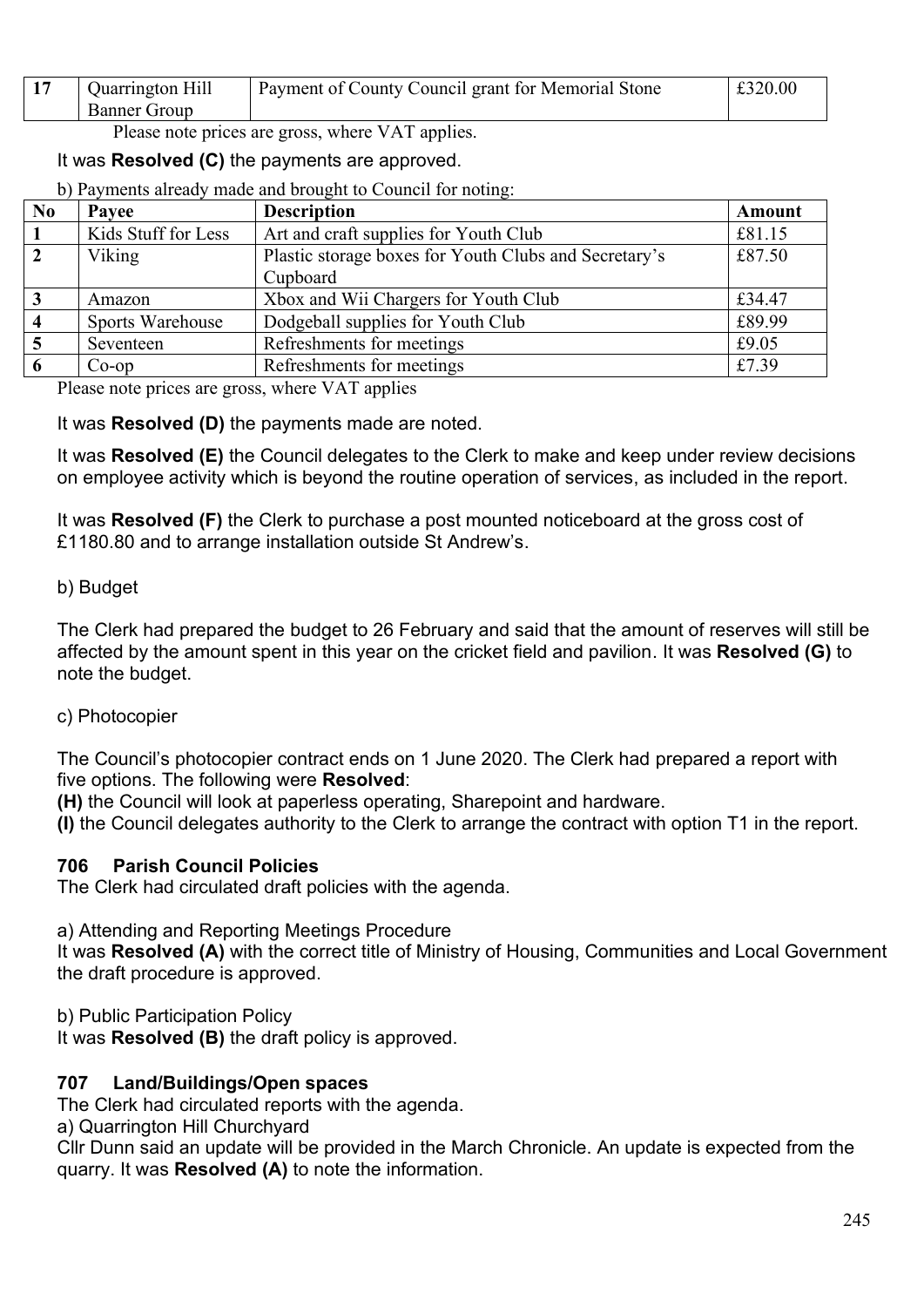b) Cricket Ground

The Clerk and Cllr Dunn tabled a further financial report and explained the updated budget position and funding applications. Cllr Dunn had met with the farmer who owns adjoining land. The lease needs to be progressed. The following were **Resolved:**

**(B)** the Council endorses activity.

**(C)** the Clerk is delegated (with Chair and Vice Chair as necessary) to carry out activity.

c) Land adjacent Quarrington Hill Community Centre

There was no further update. **Resolved (D)** the information is noted

d) Old School site

It was **Resolved (E)** the Council's position is that the developer's option D goes against the results of the public consultation held and could not be supported.

At 8.30pm the Chair requested members' agreement, as per Standing Order 3(v), to extend the meeting beyond the standard 2-hour period. **Resolved (F)** that Standing Order 3(v) be invoked and the meeting continue.

e) Basic Cottages/Foundry Row

The Clerk declared an interest.

A report was tabled. Cllr Dunn had held a meeting with residents also attended by the Clerk. He had provided feedback on the Pocket Parks application and Groundwork consultation. Residents had raised issues and fencing to the back of the street had been discussed. It was **Resolved (G)** to note the information.

It was **Resolved (H)** the reports were noted.

## **708 Parish Planning**

The Clerk had circulated a report with the agenda. The following were **Resolved:** 

**(A)** the report was noted.

**(B)** the Clerk is approved to arrange the meetings and carry out actions in conjunction with Durham Community Action, the planning Volunteer and the Chair and Vice Chair.

## **709 Parking and Traffic**

a) Quarrington Hill

Cllr Dunn said the Quarrington Hill parking restrictions are at County Council Committee this Friday.

b) Coxhoe

Councillors raised issues on Sanderson Street, and the left turn in from Bogma Hall on the A177.

It was **Resolved** the information is noted.

## **710 Seating Request**

A report had been sent with the agenda. A resident wishes to install a memorial bench on the front street, which will need to be approved by the County Council. Councillors discussed the need to be mindful of the potential for anti-social behaviour. It was **Resolved** the Clerk is authorised to agree installation of a Parish style bench next to the bus stop, or failing that next to the zebra crossing, or to return this to the Parish Council if either of those locations cannot be agreed.